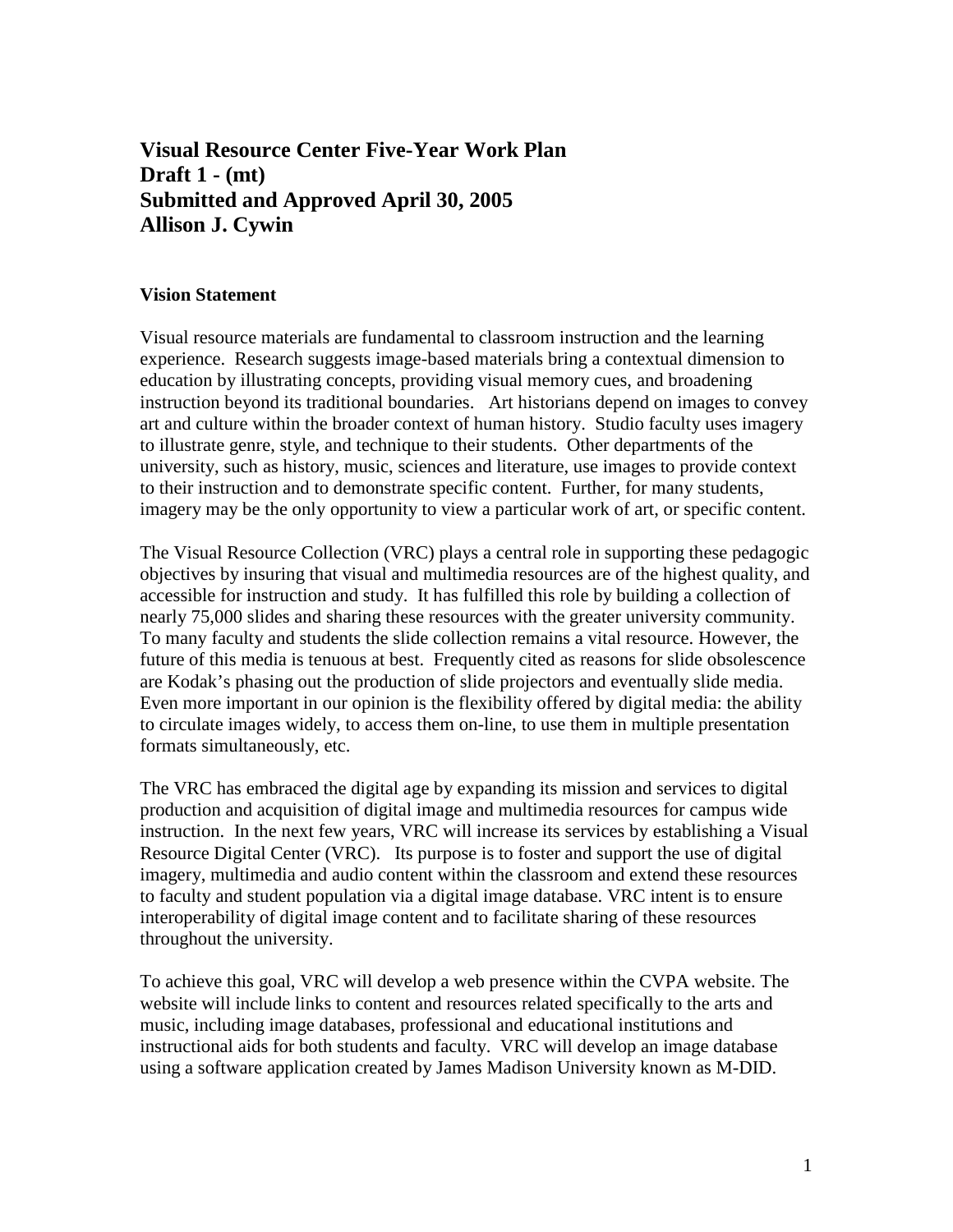This database is designed to facilitate remote access to digital images; allowing faculty and students to search, retrieve and deliver images via the VRC's webpage.

## **VRC Implementation**

To ensure the success and longevity of a digital initiative, VRC will need to examine technology requirements and limitations, determine the use of these resources, establish standardization and metadata procedures, and create an execution and delivery plan.

## **Usability studies**

The old saying is to "Measure twice, cut once." This philosophy is essential when initiating a digital project. Jakob Nielsen, a leading usability expert of a usability of electronic resources states it best, "Why should [users] waste their time on a website that is confusing, slow, or that doesn't satisfy their needs?"

With this in mind, VRC is conducting a series of usability studies which should reach their conclusion by December 2005. The purpose of these studies is test the usability of the images within the classroom and the effectiveness of the VRC website and database. Faculty and students will be encouraged to participate in these studies so VRC may better address their visual resource needs and objectives.

The first usability study was conducted this past summer with Michael Taylor and Allison Cywin. We developed a series of beta tests to determine the operability of digital images within the classroom and lecture halls. We scanned a wide range of original materials (books, slides, original photographs, etc.) at various resolutions, bit color, and pixel dimensions. We then projected these scans to evaluated projection quality. The criterion was clarity of detail, screen dimensions and upload time. These tests resulted in technical metadata standards for image projection within a classroom setting (see technical metadata), which required a much higher image quality than web-based images.

The second study is to meet with each CVPA department to determine the use of, or lack of, digital imagery. We have asked to attend departmental staff meetings so we may discuss general needs and concerns regarding digital imagery. The response has been lukewarm so far, but we hope to schedule more meetings this spring. However, we have met with the Fine Arts Department and some individual faculty members the following concerns where brought to light:

- lack of training in PowerPoint and database search and retrieval systems
- lack of portable digital equipment including LCD projectors and computers for classroom presentations.
- lack of adequate space to project digital imagery.
- lack of LCD projectors and computers for outside presentation.

Although CITS offers the laptop program, and LCD projectors are available through the Library, the logistics and availability can be problematic at times. The VRC will offer the following services. (Refer to Appendix A for equipment needs)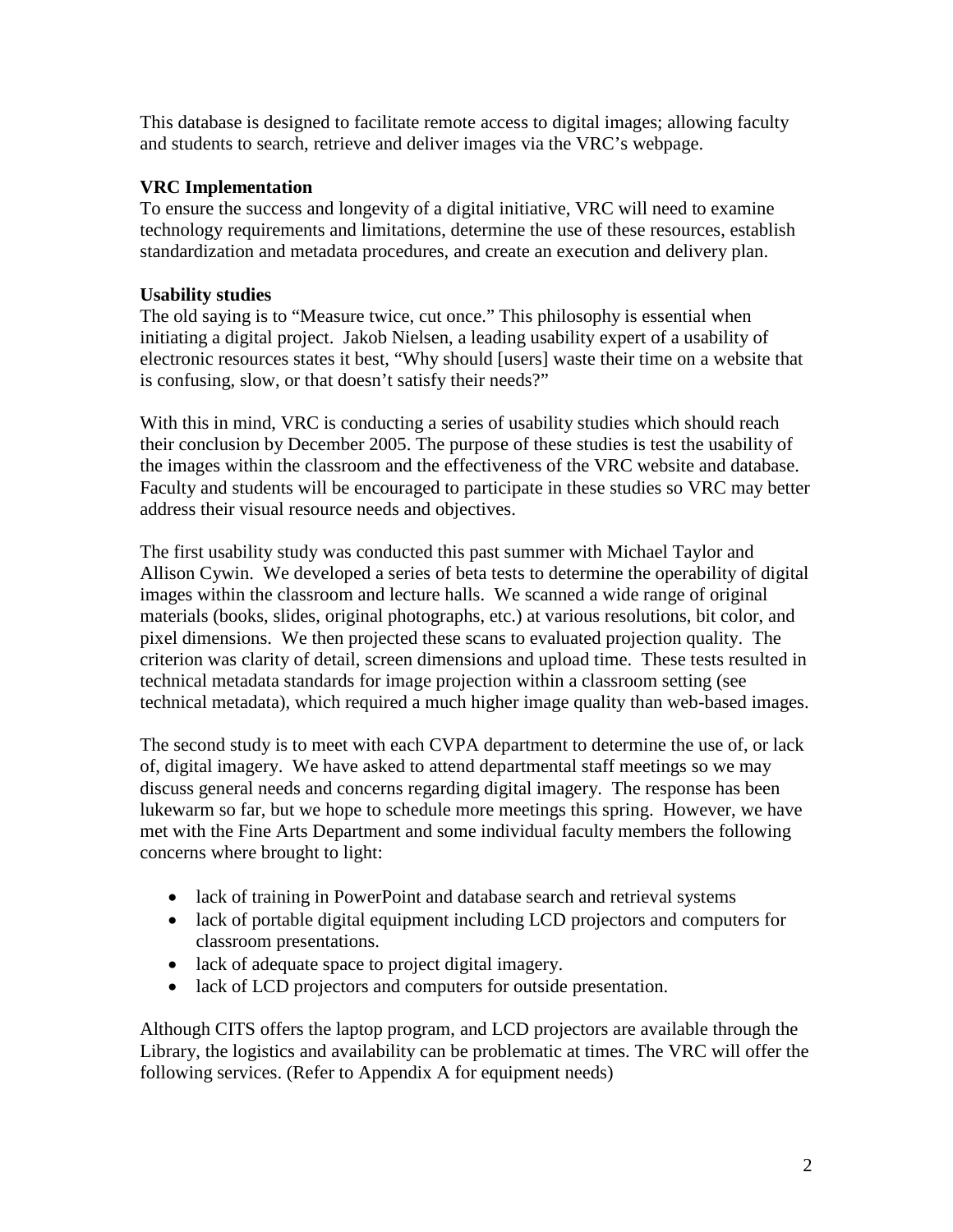- One on one instruction for CVPA faculty members in basic Power Point. (Sessions are scheduled for March 28-31, 2005 to be followed up with further instruction conducted by CITS.)
- Mobile digital workstation equipped with both computer and LCD projector for classroom instruction (CVPA faculty only)
- Acquire a 40" LCD or plasma monitor enabling digital presentation in all classrooms (CVPA main campus only)
- Establish a digital equipment rental program (off-campus presentations)

The third and fourth usability studies will include both student and faculty participation. The first will be a card sorting usability study. The goal of the study is to determine how users organized the features on the new Visual Resource webpage and database. Based on the University of Washington Library usability model, participants in the study are asked to perform two sets of tasks with note cards representing current and potential features on the VRC resource pages. First, participants will grouped note cards according to their perceived importance: critical; very important; important; slightly important; not important. Second, participants will arrange note cards according to their own navigational structure and cluster features they considered similar and would expect to find together. These arrangements will be recorded and analyze for implementation.

The fourth study is based on unobtrusive observation. As Jacob Neilsen states, "If you want to learn whether users can use your design, you have to observe how they use it, not ask them what they think of it." This technique can help to determine the ease of use of the VRC webpage and database interface.

## **Metadata Standardization—Best Practices**

## **Why is metadata important?**

At first glance, the term "metadata" calls to mind another computer buzz word and induces a visit to the dictionary. Simply defined, metadata is "information about information." Metadata is information, which describes the content and characteristics of an object, digital or otherwise, for purpose of search, and discovery.

Imagine trying to find a book in the library without a card catalogue, or computerized search interface. The information contained in these types of systems is essentially "metadata" about the books housed at that library. Metadata describes the "who, what, when, where, and how "of a particular resource. Without this basic documentation, a book would be impossible to locate. This basic principle holds true for digital image, perhaps even more so. Without metadata, a digital file would be nearly impossible to locate among the thousands of files on a typical computer.

## **What is metadata?**

There are three basic types of metadata: *administrative, technical* and *descriptive.*  Various national and international standards committees have developed these metadata standards, which in recent years have been deployed by libraries, museums, archives and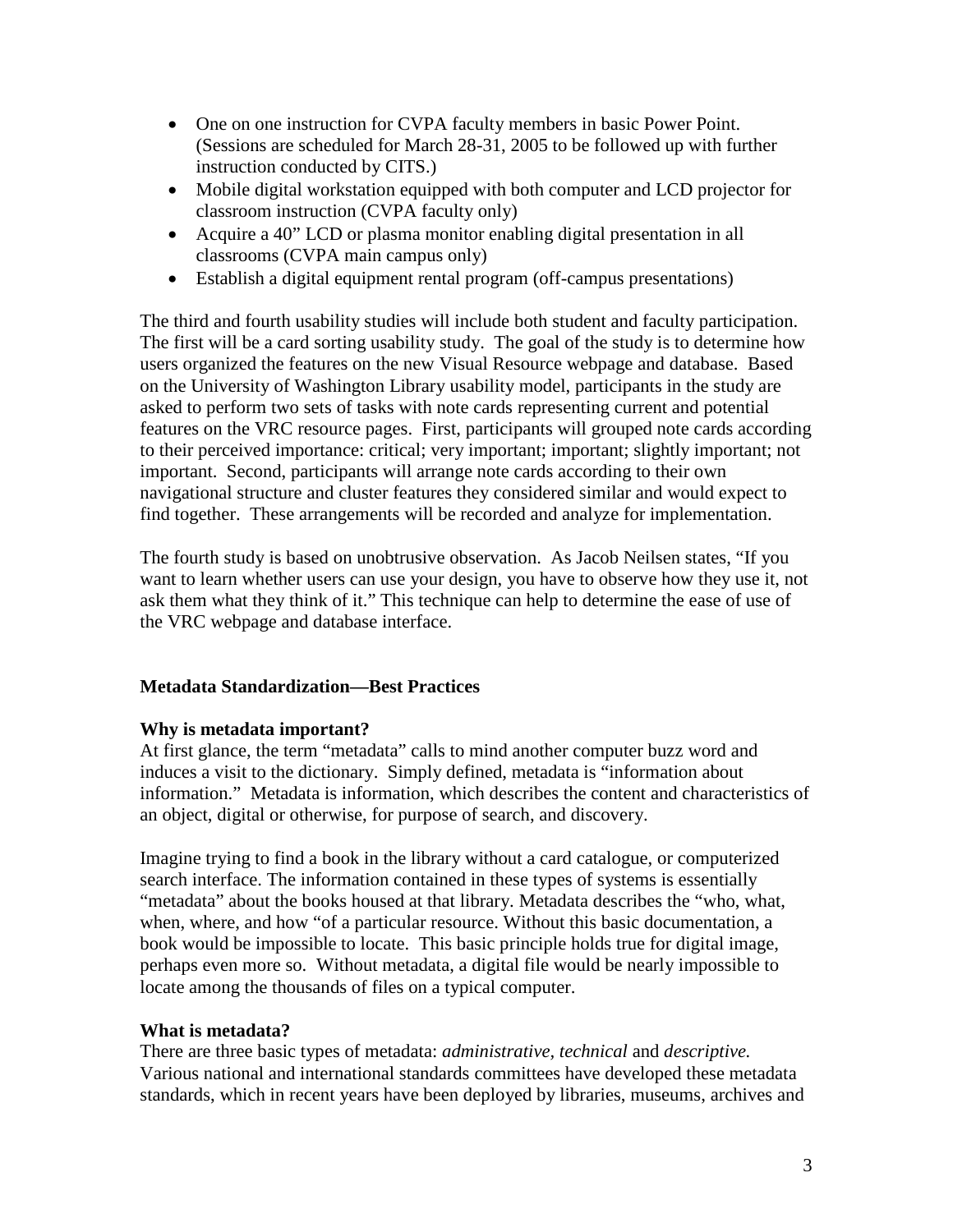the scientific and business communities. Groups that have established best practices related specifically to image metadata are:

- VRA Visual Resource Association
- LOC Library of Congress
- NISO- National Information Standards Organization
- DCMI Dublin Core Metadata Initiative
- W3C World Wide Web Consortium
- DLF Digital Library Federation
- ANSI American National Standards Institution
- ISO International Organization for Standardizations
- OAIS Open Archival Information System

### *Administrative metadata*

**Administrative metadata** are systems that manage and preserve digital resources. These metadata strategies ensure the longevity of the digital file and ability to interpret in the future. When developing an administrative metadata schema, one must have a good understanding of the whole project. What kinds of derivatives (i.e., "duplicate" images at lesser size and resolution) are needed? How many images will be scanned? Will they be stored in different places within the operating system? How will the files be backed up? Will the files be integrated in an existing system (e.g., a library catalog), or in a standalone system?

One of the first steps is a file management or URL structure that enables the librarian to identify both the digital master and derivatives. As illustrated by Michael Ester, this can be complex process and takes a great deal of consideration.

To take a simple example, consider giving an image file a name. This can begin as a straightforward task of giving each image file the same name or identifier as the image from which it was scanned. This assumes, of course, that the name will fit in a filename. Next, there are perhaps three or four smaller images created from the master image, or alternatively, versions of the image in different formats. More names needed. The image variations will probably not be stored in the same place, so now we need to come up with names for the places we put them and what goes into these different areas so we don't mix them up. Finally, we need to record all of the names somewhere so that other people and computer programs can find the images and versions of images they need. What starts out as giving one file name to an image grows to a many-sided production step, and names are only one characteristic of the image we need to track.

There are two approaches to URL structure, specifically file naming. One is to use a numbering schema that reflects numbers already used in an existing cataloging system; the other is to use meaningful file names. It is important to remember that files should be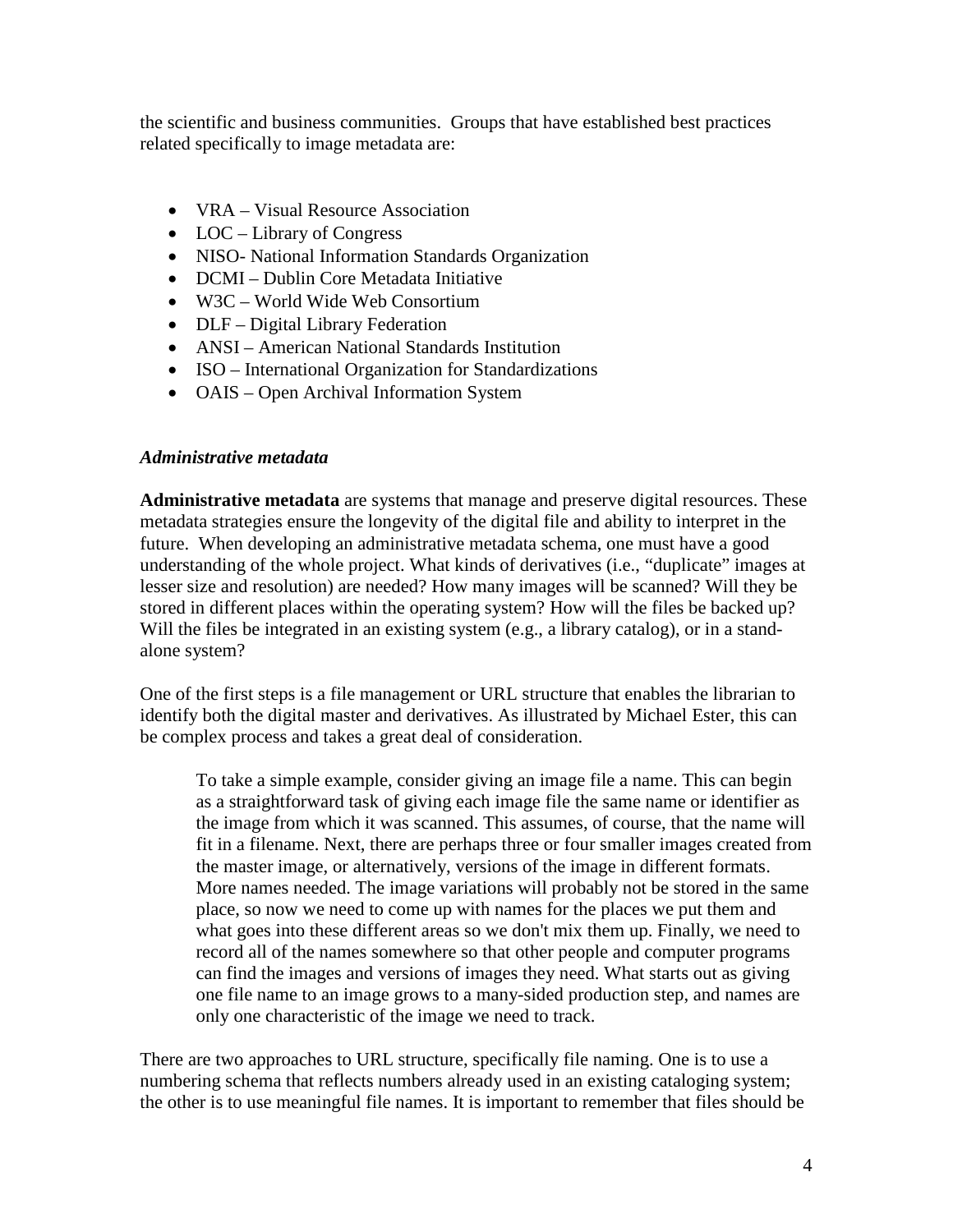assigned a unique identifier. This is extremely critical if there is a potential for future sharing or the descriptive metadata is held separate from the digital resource. With this in mind, VRC decided to discontinue the "Cutter" classification system, which has been used for slide identification and indexing. This decision was based on limitation of VRC work force i.e. undergraduate students. These students assist with the scanning and naming of digital image files. Training this transitory staff in "Cutter classification" would be a difficult task and we believe would incur a high probability of error.

Therefore, VRC opted for simpler and more direct approach to file naming, insuring uniqueness and easy implementation. Each new master TIFF identifier begin the year it was created, 04, 05 etc. (date will assist with technical metadata linking image creation with capture device), followed by a collection/order character code, and followed by a consecutive four digit item number. File names are entered in lower case since some software and web applications are case sensitive. Each surrogate image will have the same file name with a qualifying suffix related to type of surrogate ( $f = full$ ; \_p=postcard; \_t=thumbnail). This will ensure that the master and the surrogates will appear together within a file directory, thus making the management of files easier.

"Preservation metadata" relates to the management of digital resources in the future. There are three preservation strategies: technology preservation, emulation and migration. Technology preservation requires maintaining the original software and operating system used to generate the digital file. Emulation is attaching annotation metadata to the file explaining how to decode a possibly obsolete digital object. Migration, the third approach adapted by many digital archives, is the periodic transfer of digital image files from one platform to another and before the digital data is no longer readable. VRC has elected the third approach and has adopted a five to seven year migration schedule, depending on the evolution of technology.

"Data storage" is another preservation measure with both short-term and long-term implications. Preserving digital data is fundamentally different from analog data. Traditional analog preservation relies on slowing the physical decay of the object. On the other hand, digital image files over time become obsolete and no longer retrievable and disappear permanently. An active approach with continue monitoring of data viability, data storage and backup systems are imperative.

Choosing storage media can be complicated. There are a several options including burning data to optical disc, mirroring data, RAID systems etc. or a combination. Before determining the best option, we need to understand each storage solution.

Optical discs (CDs, DVDs) are manufactured in a variety of sizes and materials. Most commonly, they are made from polycarbonate and glass. The image recording layers feature organic and inorganic coatings. Franziska Frey, leading photographic conservator, explains the properties of optical media.

Read-only discs have the surface modulated by molding of the polycarbonate substrate. Erasable discs are based on magneto-optical or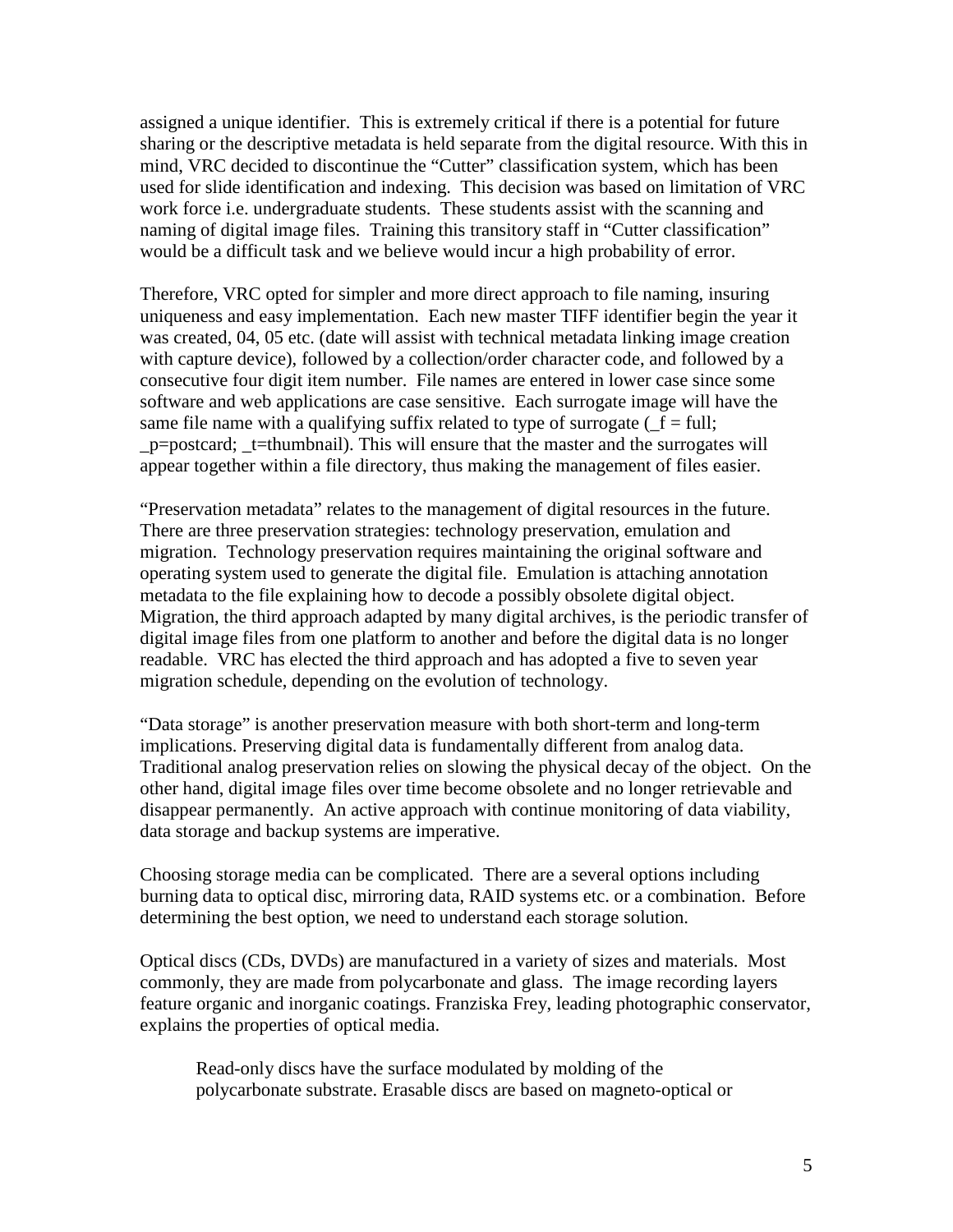phase-change properties. Despite this vast dissimilarity in composition, optical discs have an important advantage over magnetic materials, namely, that their life expectancy is more certain. Optical discs are recorded and read by light and do not come into contact with moving or stationary parts of equipment. Therefore, their useful life is mainly determined by the properties of the material itself; physical wear and tear is less of an issue than it is with magnetic tape.

Optical discs can fail by a number of different mechanisms, such as relaxation of the substrate, which cause warping; corrosive changes in the reflecting layer; cracking or pinholes; changes in the reflection of any dye layers by light, pressure, or crystallization; or breakdown of the disc laminate by adhesion failure and layer separation. Of particular interest to the consumer is how long optical discs will last. Various tests reported that their life expectancy ranges from 5 to more than 100 years, depending on the product.

Appropriate storage conditions can prolong the life of optical discs, regardless of the inherent stability of the material. The recommended environmental conditions are 23 °C and a relative humidity between 20 and 50 percent. Lower levels of temperature and RH provide increased stability, with the lowest specified conditions being  $-10$  °C and 5 percent RH.. Particular care should be given to maintaining a low-dust and lowdirt environment. Another important consideration is to avoid large temperature and humidity variations. Protection from light is vital for many writable CDs.

Backing up data to a server and/or a RAID system is another safe option. This approach insures that the data is stored on a redundant system and is updated on regular basis. It allows for easy access, distribution and migration of files to future systems. It is advisable to have at least two back-up copies of the master files.

With increased production of digital content come issues of type and amount of storage and the rate in which data may be transferred from one workstation to another. These issues came to a head this past January, when the VRC server and workstations came to abrupt halt due to lack of hard disc space on the server and connectivity problems in the center. To give an example, since fall semester 2004, the Art History Department (7 professors) has almost completely transitioned to digital content and only very rarely uses slides. During that time approximately, 4,760 master images (TIFF files not exceeding 40MB) were generated. Along with their 10,000 surrogates, hey occupy 65.5 GB of hard disc space. VRC's server has only a 68GB internal hard drive; 65.5GB of that space was used in six months.

Extrapolating growth projections from this experience, we find that one professor has the potential of requiring 9GB of imagery per semester. If we take this estimate and multiply it by the number of CVPA faculty (52) it equals 468GB per semester. Realistically, use of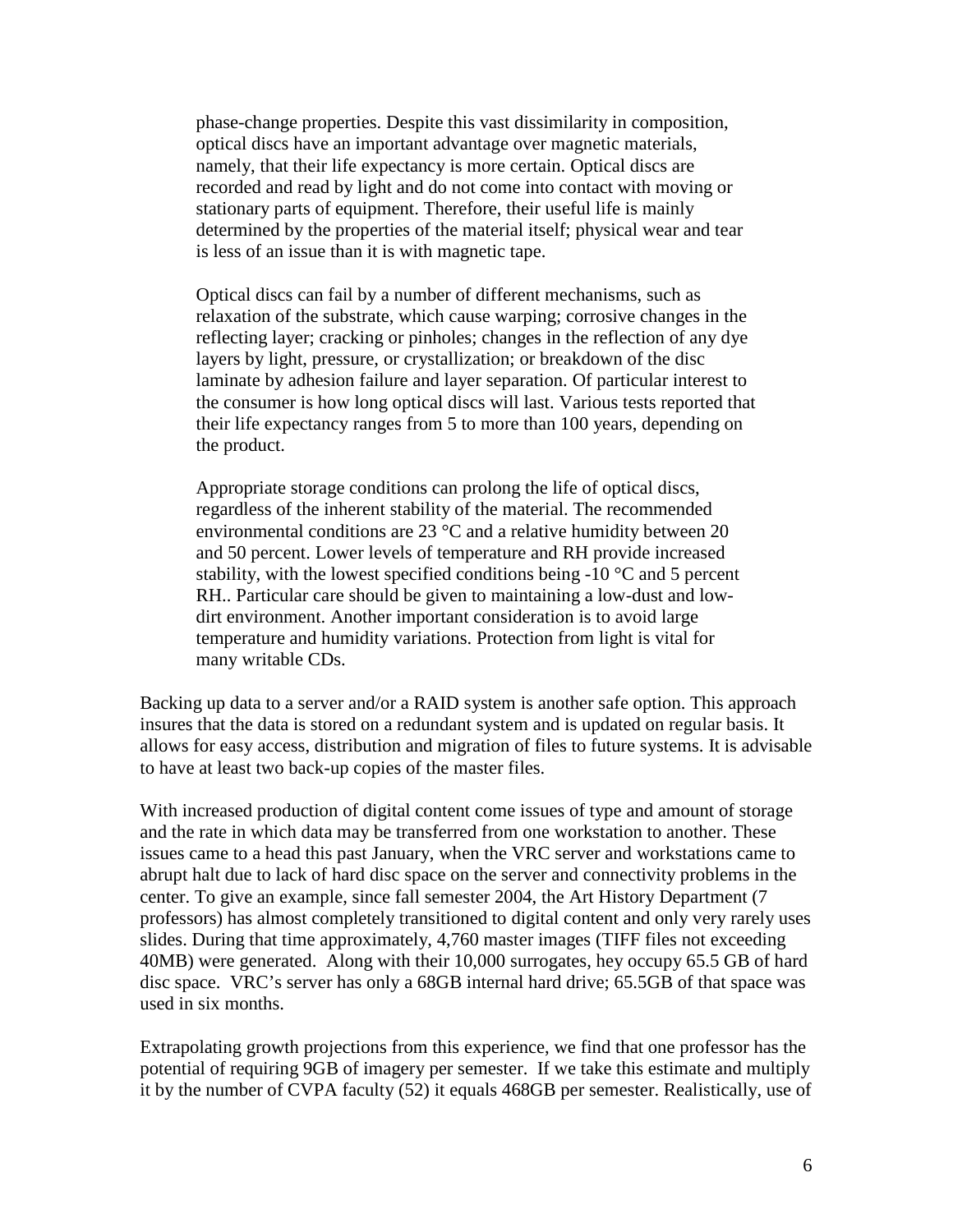the same core images is highly probable, so let us cut this number by half. Additionally, of course, studio faculty tends to require fewer images than art historians. Nevertheless, in five years we estimate that VRC will generate 2TB of digital image content. This figure seems staggering, but by the standards today's image collections it is more than reasonable. Years ago, a two-terabyte server would have cost ten-of-thousands of dollars. Today a terabyte of disc space can be had for less than \$800 dollars. Based on these growth projections, Craig Oliveira, System Administration and Operations Team Leader, has offered the following a short-term and long-term solutions for storage and connectivity needs.

## **Storage and Connectivity Needs – Short-Term** (in process of implementation)

- Increased RAM to 1GB on all scanning workstations.
- Upgrade Apple operating system from 9.2 to 10.3
- Upgrade Photoshop to current CS version allowing for future technical metadata to be embedded utilizing XMP.
- Replace Ethernet cabling with CAT 5 and a localize switch to improve data transfer and connectivity.
- Acquire an additional 1TB hard disc.
- Image data is being backed-up to university's enterprise backup system (Tivoli) every night and optical disc.

In February, Michael Taylor, Allison Cywin and Craig Oliveira (System Administration and Operations Team Leader) met to discuss long-term strategies for data storage and preservation. Mr. Oliveira indicated that CITS is will be upgrading its present backup and delivery this coming summer. As part of their upgrade, CITS has agreed to allocate 3TB to VRC for storage and image distribution space.

## **Storage and Connectivity Needs – Long-Term**

- Upgrade VRC connectivity to support the use of image and multimedia digital content
- CITS agreed to support VRC with 3TB of storage and distribution space using the new SAN system (ATA and FC RAID 3 and RAID 5 system)
- Examine the issue of Star Store connectivity limitations (i.e., T1 cabling) and seek solutions for direct image and multimedia delivery system.

## **Discovery and Delivery**

A university-wide image content and delivery system will require great deal coordination with CITS. We have begun some primarily discussions with Mr. Oliveira regarding distribution of VRC image database. These discussions will continue, as VRC's database is assembled and ready for campus-wide consumption.

In the meantime, VRC has established a local image delivery system for the Art History department. Faculty is are now able retrieve their image requests via their office desktop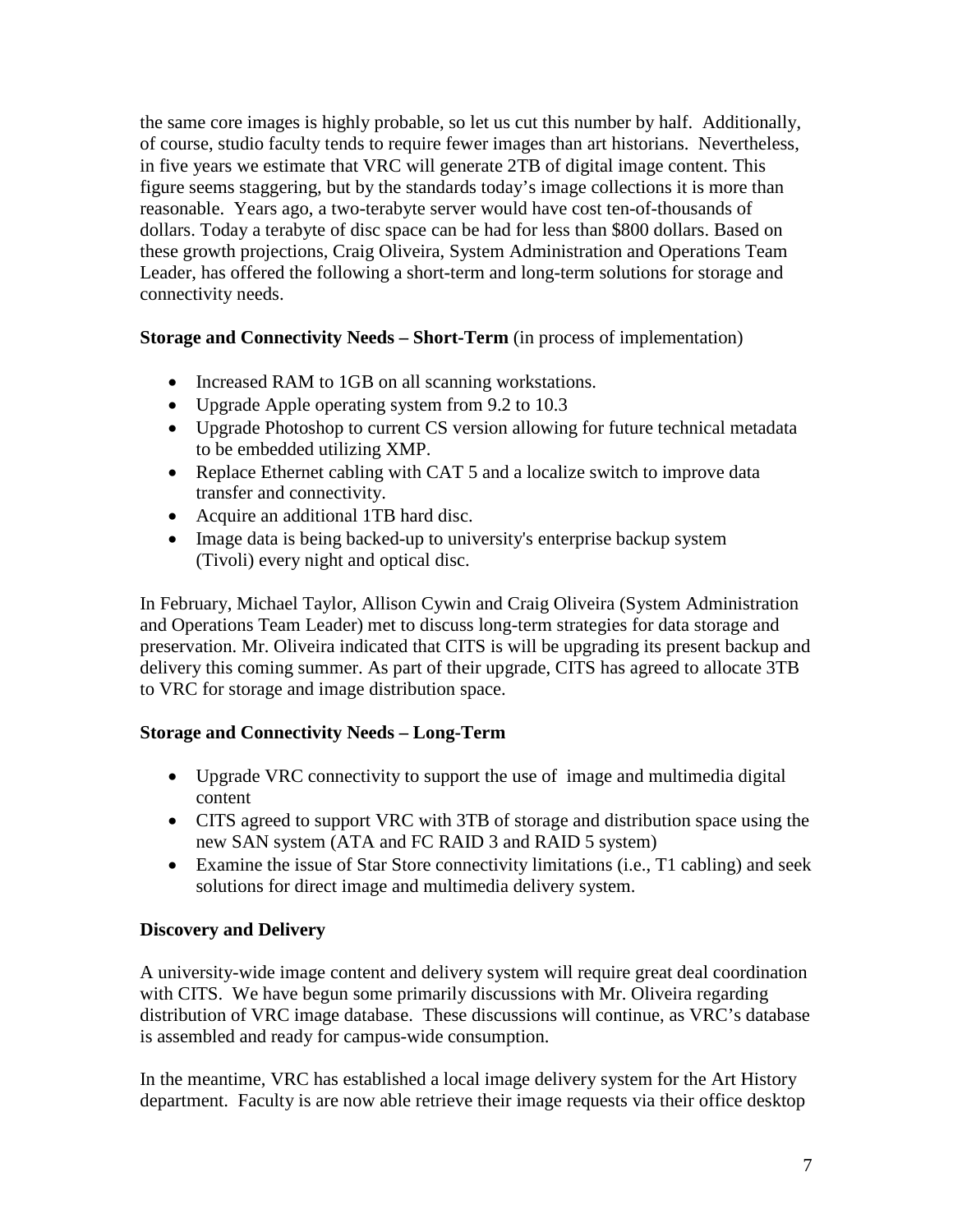or laptop computer. This new delivery system has saved VRC money, since we no longer need to burn images to CDs, and time for both the faculty and VRC's staff. VRC would like to extend these same services to the Star Store campus, but a number of issues need to be addressed. Star Store depends on Window FileSharing which is prone to viruses. Thankfully, CITS has remedied this situation by establishing security barriers. Unfortunately however, these security precautions may prevent the ability to set up a similar delivery system at Star Store. In addition, the Star Store network connection to the main campus is T1, restricting data transfer to 1.5MB and making it impossible to deliver multiple high quality image files in a timely way and without clogging the connection. Wireless networking has been discussed, but it too has limits and cannot accommodate large data transfers.

To expand digital content and services, VRC has acquired four computer terminals for internet and intranet access for students and faculty to conduct research and study. VRC has extended its services by include a place for students to congregate to review lecture notes and study guides, and view supplementary materials to extend classroom instruction. Study groups and review sessions are held on regular basis. As an interim step to VRC digital archives, we will post all digital images on local computer workstations within the VRC facility. These digital images will be categorized under broad headings for easy access: e.g., genre (photography, ceramics, textiles), geographic (Japan, American, French) and periods  $(18<sup>th</sup>$  century, medieval,  $19<sup>th</sup>$  century). Faculty may copy these images to external storage device.

To extend VRC service further, we are creating a new "Resource" section within the CVPA website. The purpose of the VRC's website is to provide a central location where both faculty and students may obtain information and resources related specifically to the visual and performing arts. There will be six areas of content: collections, services, image database; arts and music resources; faculty resources, student/artists resources and UMass Library Visual Art resources.

### **Technical Metadata**

Technical metadata documents the creation and function of the digital content to ensure image integrity and usability in the future. By recording the technical metadata, either by embedding the data within the digital image and placing it in a separate database, we will enable future users to restore the digital content long after its creation. The metadata also provide a metric to measure technical content for accurate rendering of the digital image.

The National Information Standards Organization, (NISO), a non-profit association accredited by the American National Standards Institute (ANSI), identifies, develops, maintains, and publishes technical standards related to the management of digital information, in the realm of retrieval, re-purposing, storage, metadata, and preservation. In 2000, the National Information Standards Organization released a *Data Dictionary - Technical Metadata for Digital Still Images.* This draft outlines a series of technical metadata elements necessary to manage and preserve the longevity of digital image collections. VRC has used these NISO guidelines to articulate its own technical metadata standards outline below.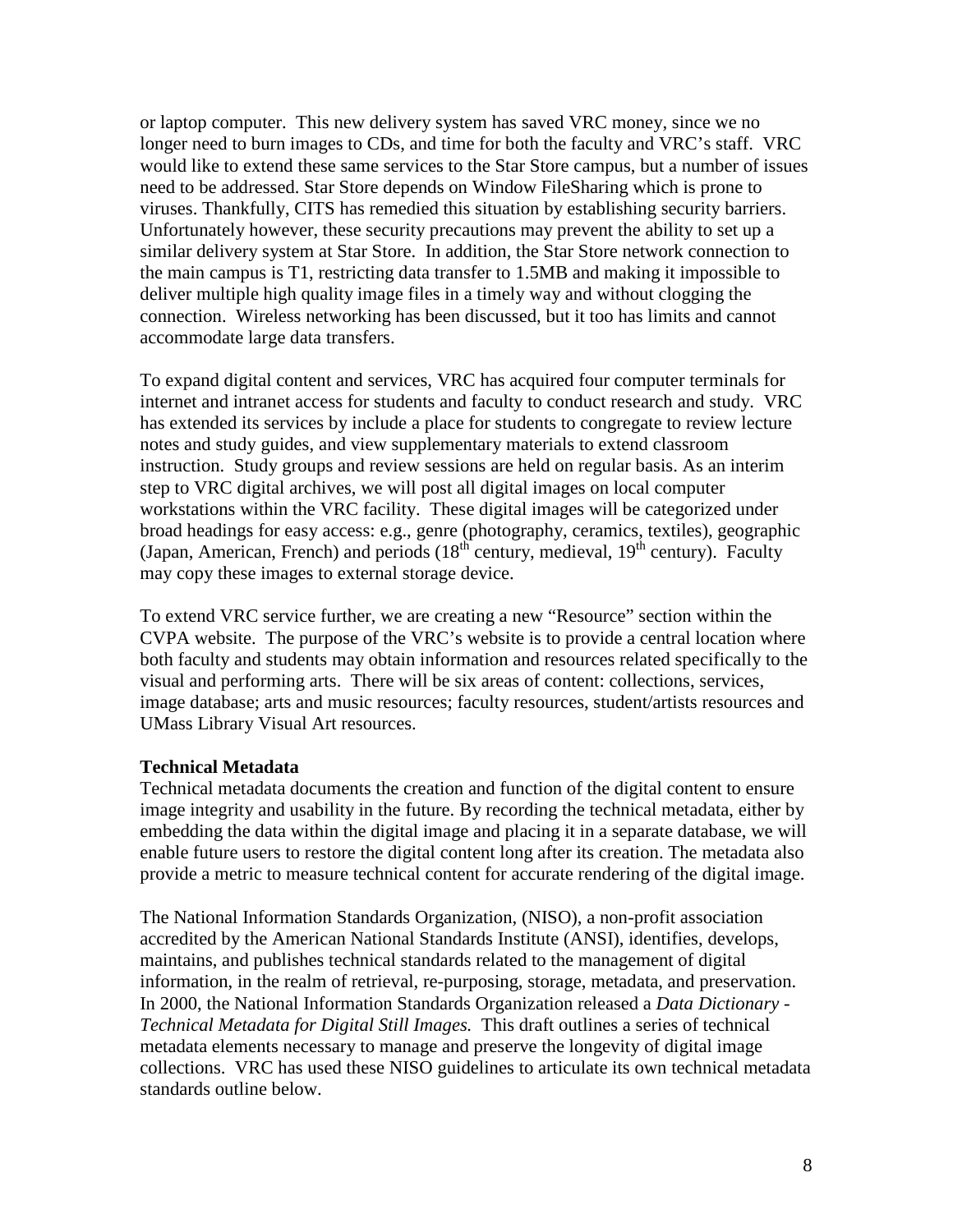With each analog image, VRC is producing four digital image files. The first is a master uncompressed TIFF file, which will archived and migrated over time. The master file dimensions are based on a size ratio of 40MB or less. This decision derives from a number of factors. First, the size differential between the master and derivatives has a direct impact on image quality. Second, we do not intend to produce a hardcopy of the original, so 1:1 ratio in unnecessary. Third, by limiting the size of the master file we can conserve valuable server space and reduce bandwidth requirements. From the TIFF file, three surrogates will be generated through a batch process within Photoshop CS. This first is a high-resolution jpg designed for projection purposes. The remaining two, will be low-resolution jpg's for web access. Each derivative will be placed in a separate URL location in compliance with the MDID delivery application.

## **Technical Metadata Guidelines for Image Capture**

### **Digital Masters (uncompressed TIFF)**

*General settings for reflective and transparent objects*

• File Size: not to exceed 40MB

#### *Original color photograph or half-toned*

- Bit color: 48
- Resolution: 600dpi
- Unsharp Mask Filter: High
- Descreening Filter: Fine 175 lpi
- Saved as read only

#### *Original color transparency*

- Bit color: 48
- Resolution: 600dpi
- Unsharp Mask Filter: High
- Dust Removal: Low
- Saved as read only

#### *Original black and white photograph or half-tone*

- Bit color: 16
- Resolution: 800dpi
- Unsharp Mask Filter: High
- Descreening Filter: Fine 175 lpi
- Saved as read only

#### *Original black and white transparency*

- Bit color: 16
- Resolution: 800dpi
- Unsharp Mask Filter: High
- Dust Removal: low
- Saved as read only files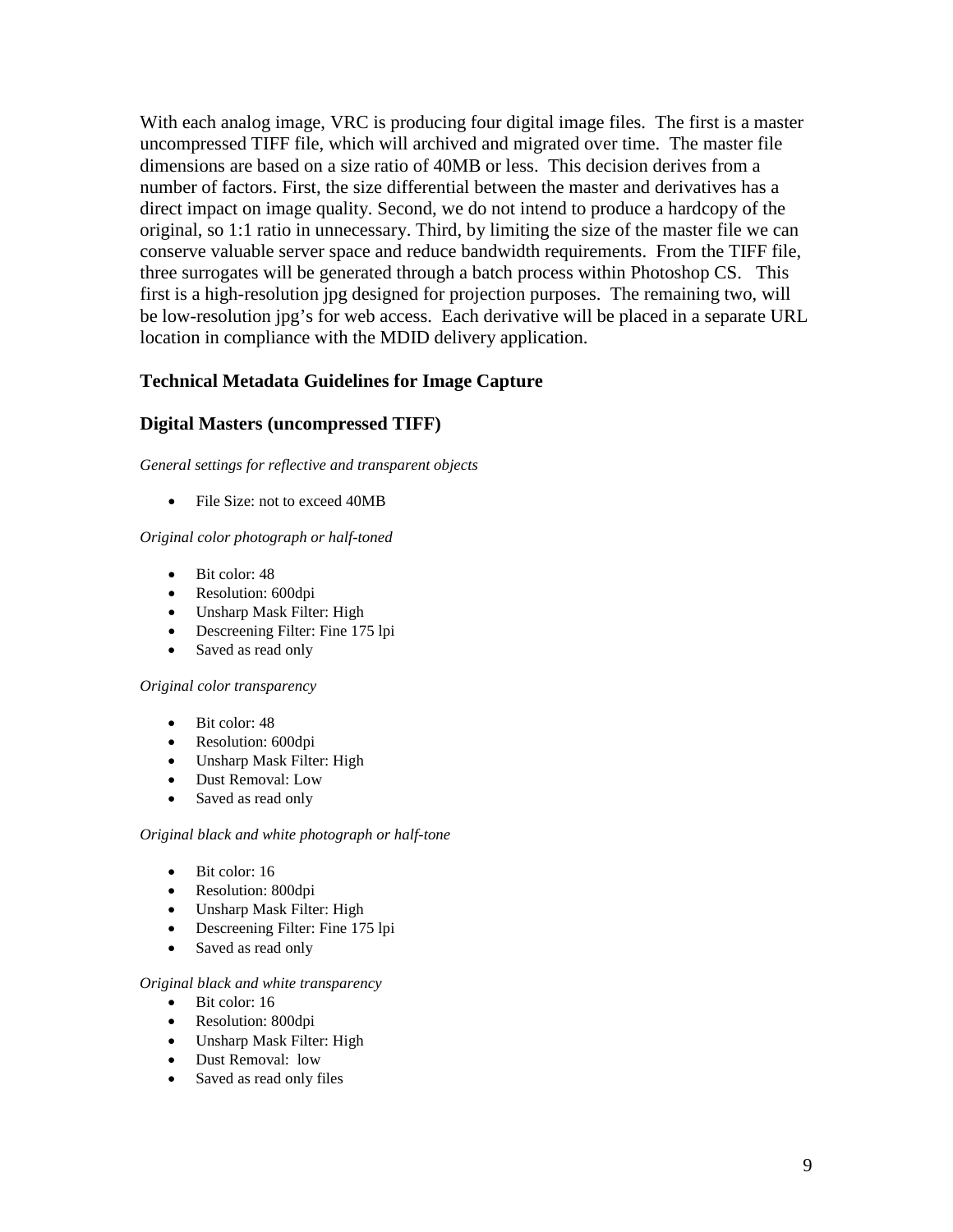#### **User Surrogates (High and low resolution compressed jpg's)**

Full (classroom projection)

- Bit color: 8
- Resolution: 150 dpi
- File Size: not to exceed 1.5MB
- Pixel dimension ratio: width 1800 x height 1400

Postcard (web)

- Bit color: 8
- Resolution: 72dpi
- File Size: not to exceed 500KB
- Pixel dimension ratio 320x240

Thumbnail (web)

- Bit color: 8
- Resolution: 72 dpi
- File Size: not to exceed 200KB
- Pixel dimension ratio:  $96x72$

Fortunately, Adobe Photoshop, using the XMP schema, embeds some of the technical metadata (file size, resolution, pixel dimension, etc.) automatically. Metadata related to image creation device will be recorded in a separate log and will include the following elements.

#### **Image Creation and Devices**

- Creation Date
- Image Producer
- Host computer
- Operating System
- Version
- Device Source
- Scanner Manufacturer
- Scanner Model Name
- Scanner Model Number
- Scanner Software and Version
- Image Identifier (file name)
- Image Identifier Location (URL for file)

#### *Descriptive Metadata*

Descriptive metadata is a content tools used for the indexing, discovering, and identifying digital resources. Librarians, archivists, and visual specialists use many descriptive metadata schemas including, MARC21, EAD, VRA Core 3.0 and Dublin Core. These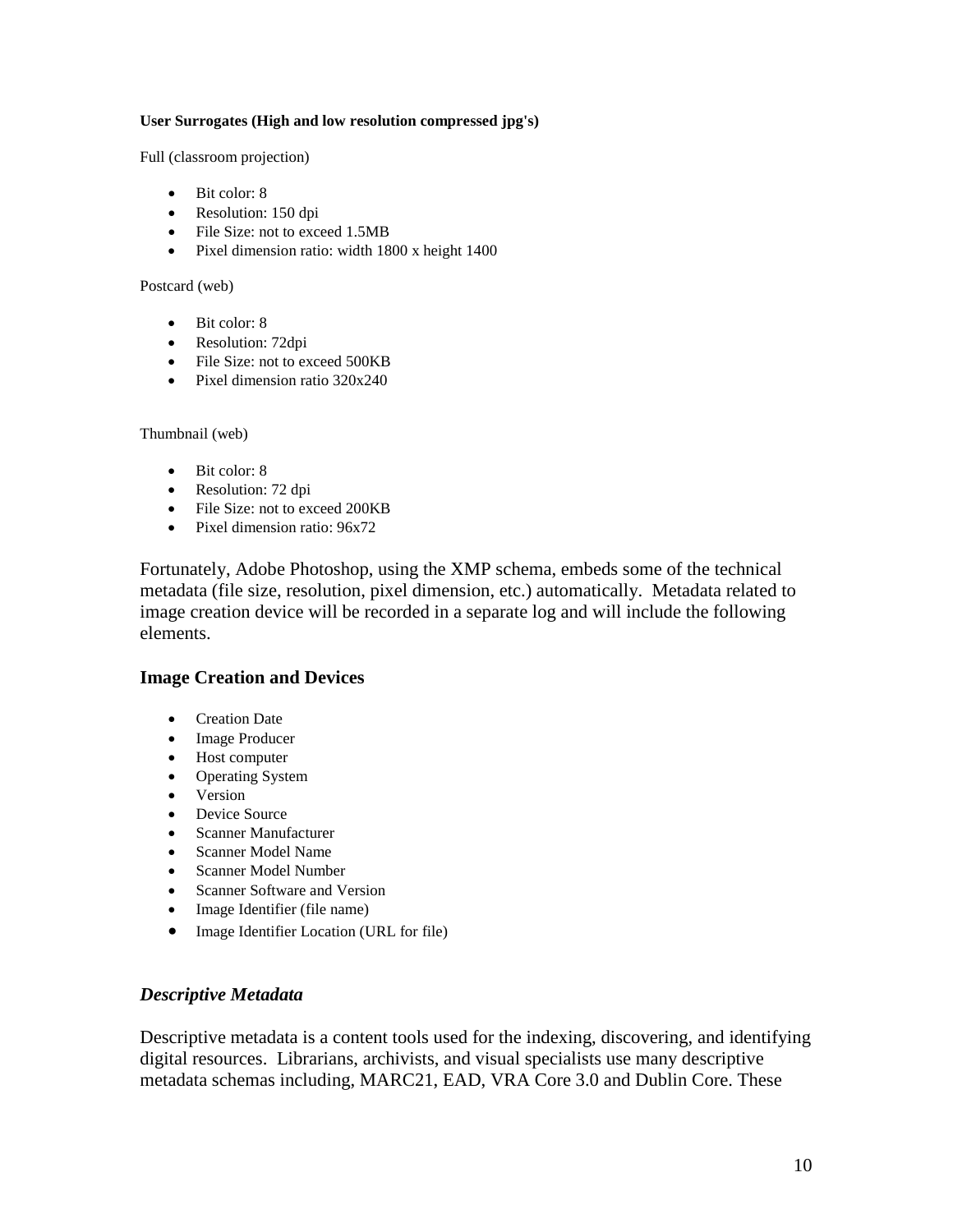schemas allow for consist vocabularies, field designations, and terminology which is imperative for precise content discovery.

VRC has selected Dublin Core for its core descriptive metadata schema. This decision n is based on Dublin Core's simplicity of creation and maintenance, commonly understood terminology, international adaptation, and extensibility.

In March 1995, Online Computer Library Center and the Nation Center for Supercomputing Application sponsored the first Dublin Core metadata workshop held, yes, in Dublin, Ohio. Its mission was to concentrate on the enormous problem of discovery, and delivery on electronic content. To address these concerns, the workshop developed a core "data element set" designed to describe a wide array of electronic resources. To this end, Dublin Core Work Group agreed upon thirteen core data elements: *title, creator, subject, description, publisher, contributor, date, type, format, identifier, sources, language, relation, coverage, and rights.* Since it original conception, Dublin Core has added three new elements: *audience, provenance, and rights holder*. Dublin Core offers the flexibility to expand the core elements by introducing localized elements specific to one's institution. Over the past five years, Dublin Core has become the standard for digital resources and adopted internationally by cross-disciplinary professionals including libraries, museums, archives, computer science, and text encoding communities. The Dublin Core Metadata Element Set was approved by ANSI and assigned the number Z39.85.

As a librarian, we may think of Dublin Core as a minimum set of catalog fields within a catalog schema; answering basic questions who, what, when and where. Dublin Core specifies the type of content within the element, i.e., descriptive catalogue field. However, the actual content may be free flowing as in simple Dublin Core or controlled to enhance discovery as in qualified Dublin Core. These qualifiers are based on vocabularies, terms and lexicons maintained by established institutions such as the Library of Congress and Getty. (Dublin Core has a registration list of acceptable qualified schemas on its website.)

There are three ways the Library community has deployed Dublin Core. The first is to embed metadata within electronic resources, usually located in the header. The second is using the DC element set as field designation within a database thus separate from the electronic resource. The third is to use Dublin Core as a crosswalk linking different types of metadata schema, resulting in a single discovery unit.

VRC will use qualified Dublin Core elements along with several localized elements specific to the institution. These elements will be deployed as field designations within a mySQL database structure (MDID). Each descriptive data record will point to multiple electronic image files resulting in a seamless presentation to the end-user. This implementation gives a greatest flexibility regarding future updates and global changes in content or images. Dublin Core data elements can serve to develop crosswalks to the UMass library databases and other Visual Resource collection within the UMass system in the future.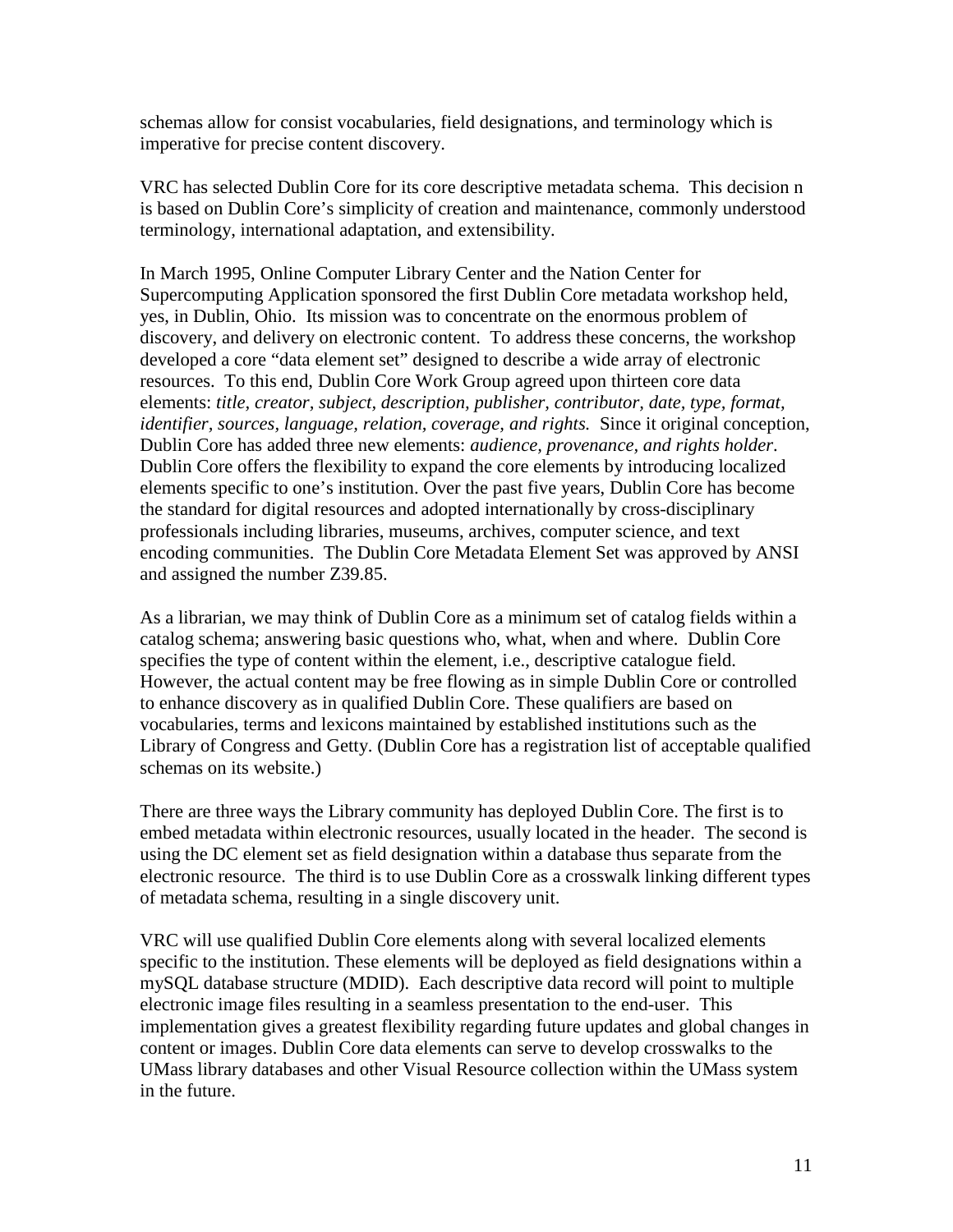Several tasks need to be accomplished before building descriptive metadata. A field dictionary must be prepared outlining the semantics and syntax of the actual data. Anticipating data sharing in the future, a Digital Image Task Force has been established. Their mission is to articulate metadata standards that may be deployed through the UMass system. In addition, this summer UMass Boston's Visual Resource department and VRC will begin to develop basic lexicons for subject, genre, medium etc. to be shared across campuses. VRC must also upgrade the current application of MDID to MDID2, scheduled for this July. With a help from a consultant, VRC will modify the MDID2 application to include controlled data input screens enabling work-study students to enter basic descriptive metadata during the scanning process.

### **Broader implications and issues**

Metadata standards go beyond a simple image capture and delivery systems. Across the campus, professors and students are generating digital resources in a variety of formats, and digital environments for all sorts of purposes: papers, thesis, student and faculty portfolios, research and classroom instructions. Yet, there is lack of coordination to ensure longevity or integration of digital content. Unlike paper, which deteriorates slowly over long periods of time, digital content has no such luxury. Content can be lost in a matter of years, and not decades.

Content sharing is a complex problem with many technical layers and copyright concerns. Let us begin with content sharing on a basic level. One of the simplest methods to control content stability is platform conformity. Consistent operating and application systems, and documentation of this metadata, ensure stable and interoperable content. In the case VRC, we are working in a multi-platform environment of PCs and Apples. Although the interoperability between these two systems has grown closer over the years, basic conversion problems remain. Incapable files and corrupted storage devices within a cross-platform environment disrupt content sharing; leaving VRC to produce duplicate files formats to accommodate both Apple and PC users.

Perhaps the biggest challenge to content sharing is copyright. The U.S. Copyright Fair Use and Technology, Education and Copyright Harmonization (TEACH Act of 2002) provisions restrict academic content sharing. Thanks to American Library Association, guidelines for placing texts on e-reserves have been made fairly clear. We need similar guidance when it comes to images. One model we can look at is University of California Libraries and Visual Resource Collection, which in 2003 issued a report entitled *Digital Visual Resources Planning Report.* This report suggests that we apply the same fair-use principles outlined for traditional copy stand work to digital images.

Most visual resource collections have policies and procedures for acquiring and producing slides. Local policies generally reflect a balance between the needs of instructors for images with the rights of the image provider, which may include the publisher, photographer, artist, museum, trust, or some combination of those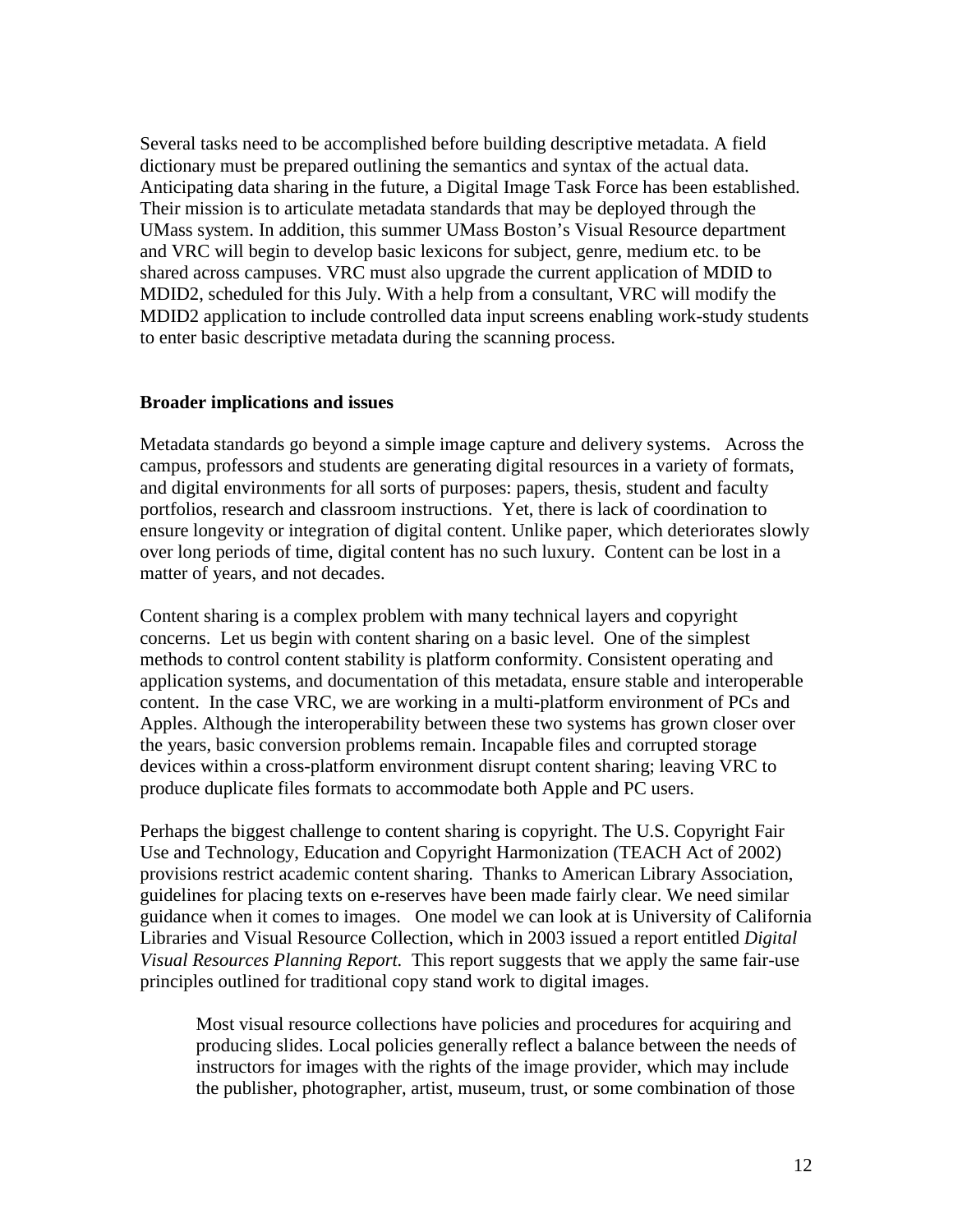entities. Many visual resources collections interpret the "fair use" provision of the U. S. Copyright Law to mean that slides can be made from print sources to support specific classroom teaching and presentation needs. Collections often limit the percentage of images from a single source. It is widely accepted that the use of slides is limited to institutional-specific teaching needs, and slides are not loaned to other institutions.

In the twenty-first century as digitization technologies replace obsolete technology like of 35mm slides, these issues become even more complex. This situation has generated two bodies of opinion regarding copyright and digital reproductions for educational instruction.

Visual resource collections began experimenting with e-reserves by placing digitized versions of images on intranet and/or burning images to CD-Rom to support specific courses. To accommodate student and faculty demands while maintaining copyright provisions, universities have restricted image access to a localized intranet requiring a user password and limiting access to a specified time or course, at which time the images a dumped from future use.

The second approach that the visual resources community has taken is to construct image databases with low resolution images for discovery and display using low resolution images, with the future potential for supporting the projection of digital images in the classroom. The University of California among other academic institutions has begun to build a digital image database and to explore issues of fair use. But these content delivery systems still limits access to students, faculty and staff, user constraints and legal disclaimer stating copyright provisions.

Visual Resource Association offers additional guidelines to copyright visual and multimedia resources.

#### TIME LIMITATIONS:

Educators may use their own multimedia programs, containing portions of copyrighted works incorporated under fair use and developed for educational purposes, in teaching courses for a period of up to two years after completion of the finished multimedia product but use beyond that time period requires permission for each copyrighted portion incorporated in the production.

### ILLUSTRATIONS AND PHOTOGRAPHS

The reproduction or incorporation of photographs and illustrations is more difficult to define with regard to fair use because fair use usually precludes the use of entire works. Under these guidelines a photograph or illustration may be used in its entirety but no more than 5 images of an artist or photographer may be incorporated into any one multimedia program. When using photographs and illustrations from a published collective work, not more than 10% or 15 images, which ever is less, may be used in the multimedia program produced by an educator or student for educational purposes.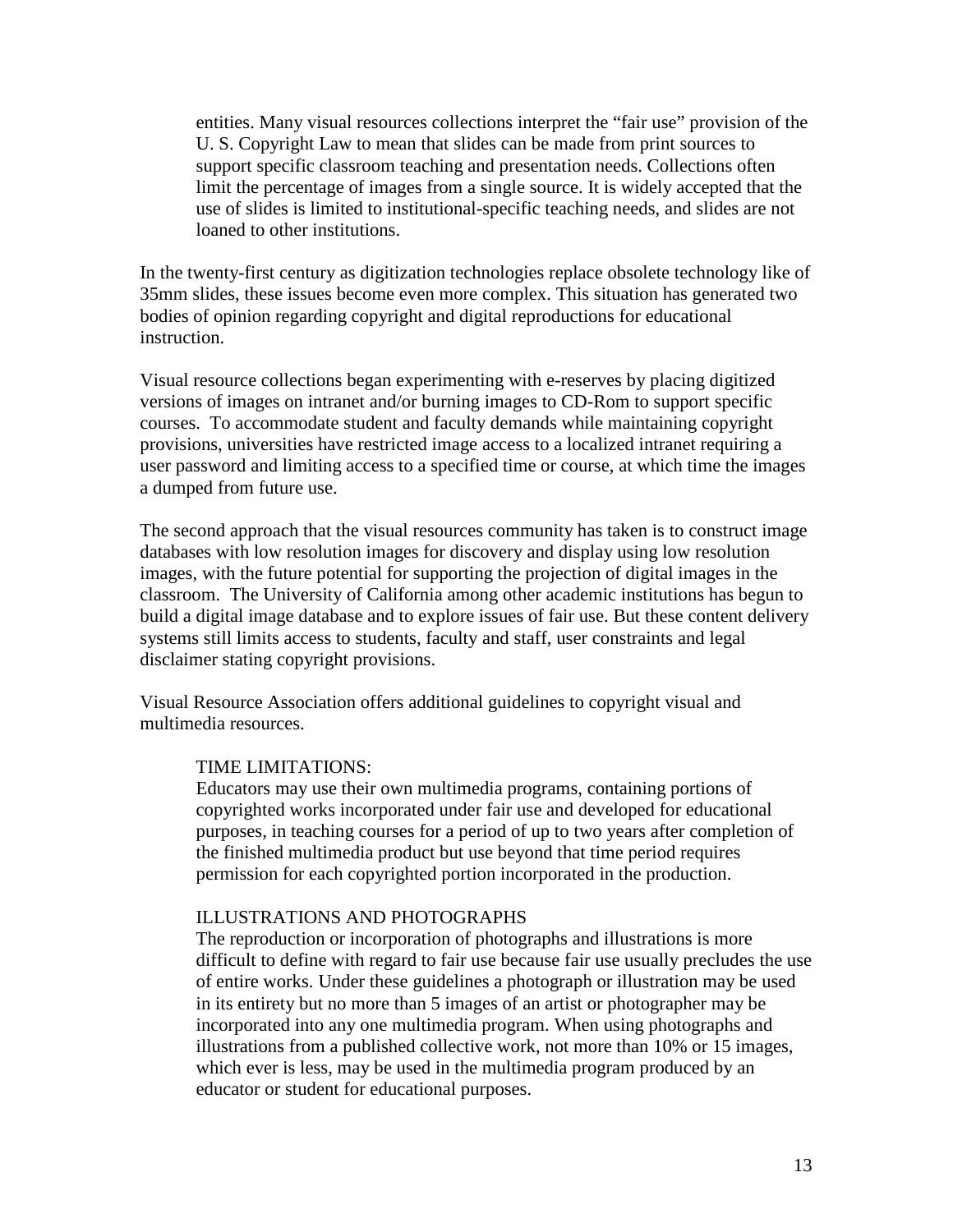### MOTION MEDIA

Up to 10% or 3 minutes, which ever is less, in the aggregate of a copyrighted motion media work may be reproduced or otherwise incorporated as part of a multimedia program produced by an educator or student for educational purposes.

### MUSIC

Up to 10% of an individual copyrighted musical composition, or up to 10% of a copyrighted musical composition embodied on a sound recording may be reproduced or otherwise incorporated as part of a multimedia program produced by an educator or student for educational purposes.

Notwithstanding the above, using more than 30 seconds of an individual copyrighted musical composition, or of an individual musical composition as embodied on a sound recording shall require permissions from the copyright owner or licensing collective.

Library e-reserve policies and guidelines are another possible solution to the copyright concerns. UMass Dartmouth's library has a comprehensive copyright policy, [http://www.lib.umassd.edu/policies/copyright\\_reserve.html.](http://www.lib.umassd.edu/policies/copyright_reserve.html) For better or worse, these provisions are unsatisfactory to both students and faculty who rely solely on digital images to present content within the classroom. The American Library Association offers the following guidelines when developing an e-reserve policy.

*First factor:* The character of the use.

• Libraries implement e-reserves systems in support of nonprofit education.

*Second factor:* The nature of the work to be used.

- E-reserve systems include text materials, both factual and creative.
- They also serve the interests of faculty and students who study music, film, art, and images.
- Librarians take the character of the materials into consideration in the overall balancing of interests.

*Third factor:* The amount used.

- Librarians consider the relationship of the amount used to the whole of the copyright owner's work.
- Because the amount that a faculty member assigns depends on many factors, such as relevance to the teaching objective and the overall amount of material assigned, librarians may also consider whether the amount, even the entire work, is appropriate to support the lesson or make the point.

*Fourth factor:* The effect of the use on the market for or value of the work.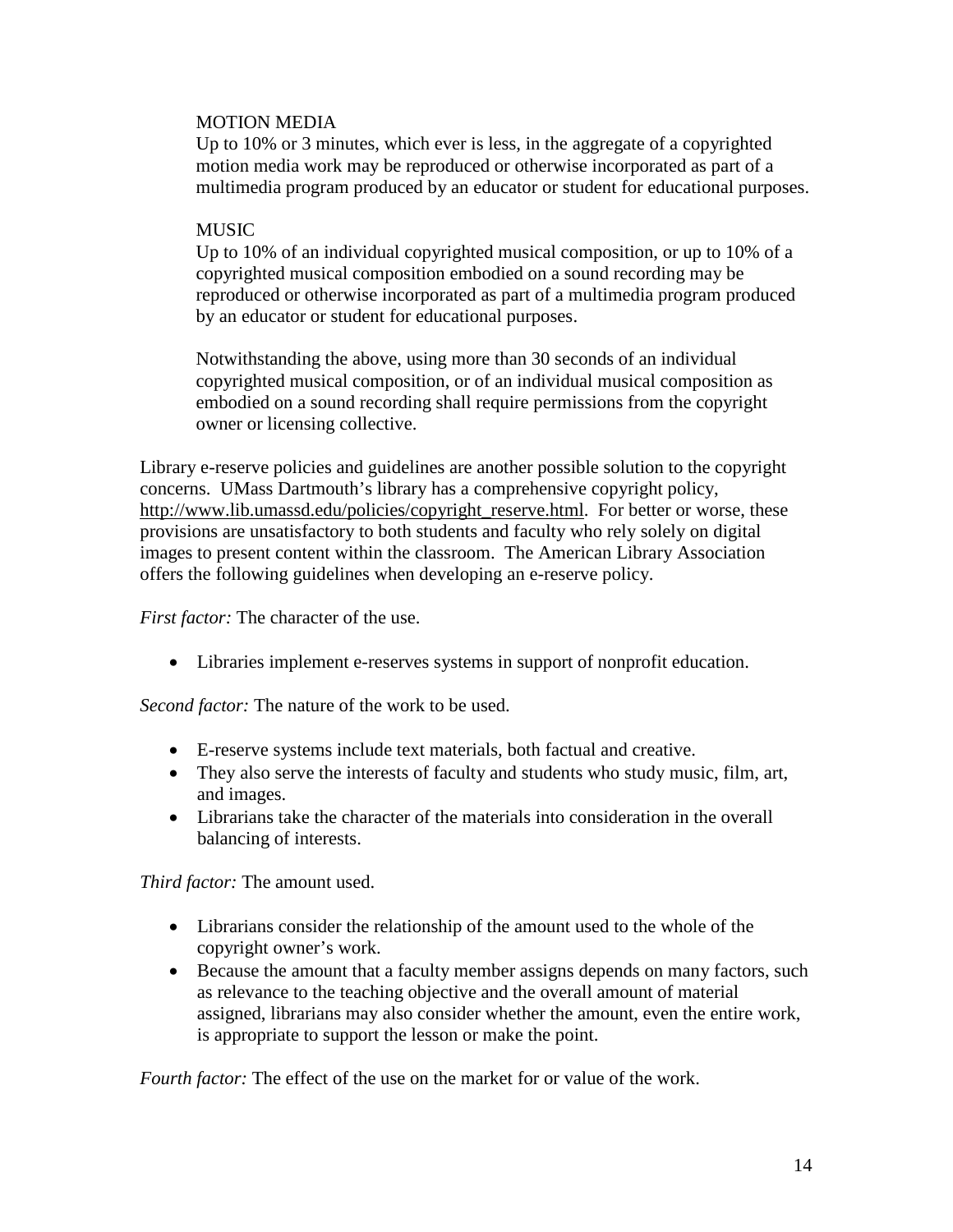- Many libraries limit e-reserves access to students within the institution or within a particular class or classes. Many use technology to restrict and/or block access to help ensure that only registered students access the content.
- Libraries generally terminate student access at the end of a relevant term (semester, quarter, or year) or after the student have completed the course.
- Many e-reserves systems include core and supplemental materials. Limiting ereserves solely to supplemental readings is not necessary since potential harm to the market is considered regardless of the status of the material.
- Libraries may determine that if the first three factors show that a use is clearly fair, the fourth factor does not weigh as heavily.

A member of the UMass Digital Task Force, Kate Harrington, Senior Associate for Academic Affairs, is asking council to review the copyright provisions regarding digital image sharing. While the larger copyright questions will continue to be debated, it is necessary to continue to develop practical approaches to dealing with copyright and fair use.

- If in creating a slide collection "fair use" principles have been followed, does this imply that providing digital versions of those images is allowed?
- Can digital images be shared legally between multiple institutions?
- Are there different legal considerations when providing digital image reserves versus providing permanent digital image collections?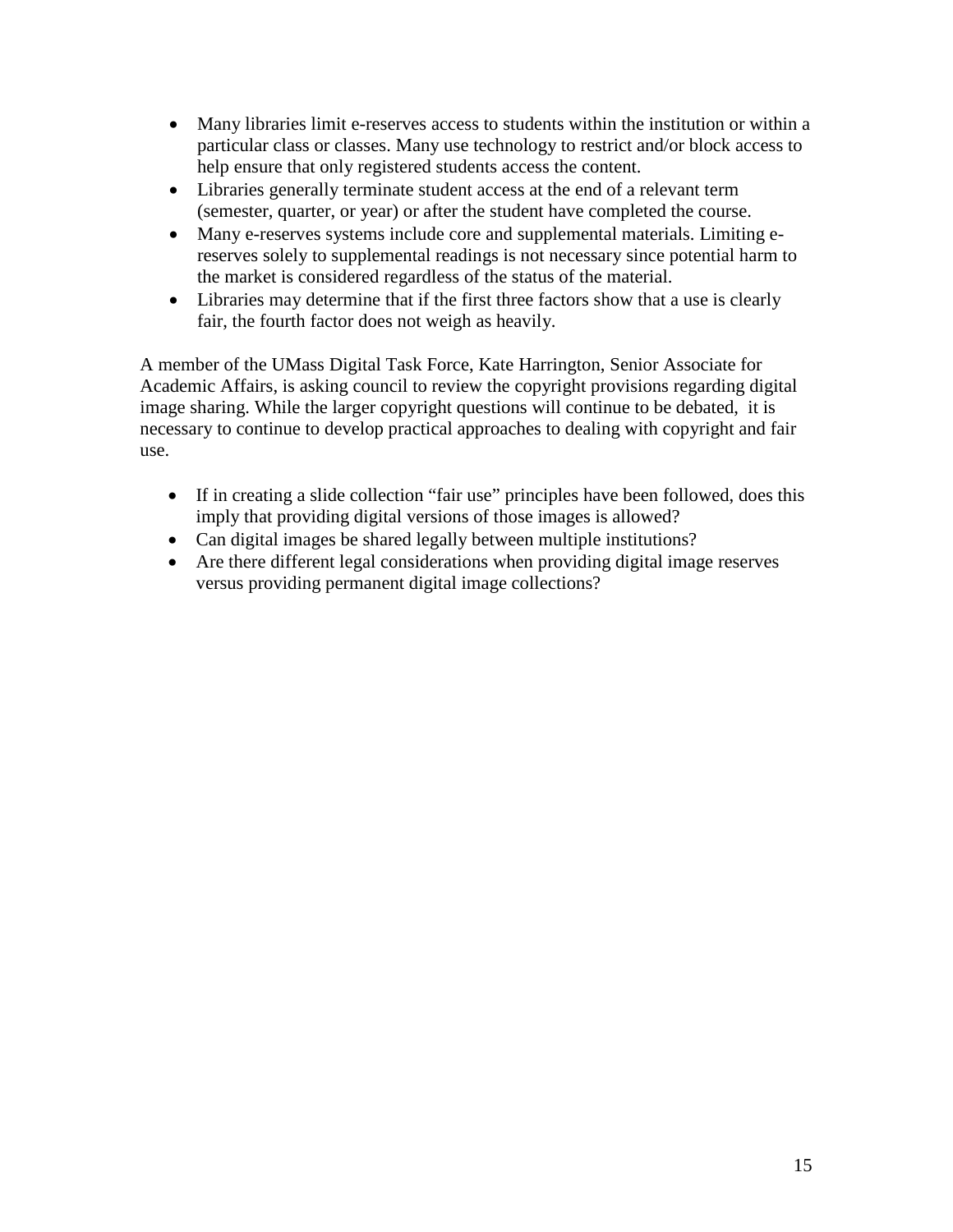# **Bibliography**

- 1. Technical Advisory Service for Image. *Designing the collection for Learning, Teaching & Research***.** 2004 <http://www.tasi.ac.uk/advice/using/image-use.html>
- 2. CONFU. *The Conference on Fair Use.* 1997 <http://www.utsystem.edu/ogc/intellectualproperty/confu.htm>
- 3. CCUMC. *Fair use Guidelines for Educational Multimedia*. 1995 <http://www.vraweb.org/copyright/multimedia.html>
- 4. Educational Multimedia Fair Use Guidelines Development Committee. *Fair Use Guidelines For Educational Multimedia.* July 17, 1996 <http://www.utsystem.edu/ogc/intellectualproperty/ccmcguid.htm>
- 5. Marion Walton*. What is usability? Why is usability important?* 2004 <http://www.writing.uct.ac.za/user/usability1.htm>
- 6. Brenda Gerth. *Web Site Usability and Accessibility Education Services Group, Computing User Services.* 2003 [http://web.uvic.ca/comped/online/accessible/acadaccessusesites\\_files/TextMostly/S](http://web.uvic.ca/comped/online/accessible/acadaccessusesites_files/TextMostly/Slide1.html) [lide1.html](http://web.uvic.ca/comped/online/accessible/acadaccessusesites_files/TextMostly/Slide1.html)
- 7. Ward, Jennifer and Holstrom, Christopher*. IT Services Usability - Card Sorting Usability Study.* University of Washington Libraries. 2001 [http://www.lib.washington.edu/Usability/cardsort/cardsummary.html.](http://www.lib.washington.edu/Usability/cardsort/cardsummary.html)
- 8. Sim D'Hertefelt**,** *Observation methods and tips for usability testing,* 12 December 1999 <http://www.interactionarchitect.com/knowledge/article19991212shd.htm>
- 9. Franziska Frey, *File Formats for Digital Masters. Council on Library and Information Resources*, 2000 <http://www.rlg.org/visguides/visguide5.html>
- 10. Linda Serenson Colet. *Planning an Imaging Project.* 2000 <http://www.rlg.org/visguides/visguide1.html>
- 11. Cooper, Brian; Garcia-Molina, Hector. *Creating trading networks of digital archives*., 1st ACM/IEEE Joint Conference on Digital Libraries, 2001 <http://www.adobe.com/products/xmp/pdfs/xmpspec.pdf>
- 12. [Robin L. Dale](mailto:Robin.Dale@notes.rlg.org) and [Oya Y. Rieger](mailto:oyr1@cornell.edu) *Data Dictionary - Technical Metadata for Digital Still Images.* 2003 [http://www.niso.org/committees/committee\\_au.html](http://www.niso.org/committees/committee_au.html)
- 13. Colorado Digitization Program. **General Guidelines for Descriptive Metadata Creation & Entry.** 1999 [http://www.cdpheritage.org/resource/metadata/std\\_metadata.html#What](http://www.cdpheritage.org/resource/metadata/std_metadata.html#What)